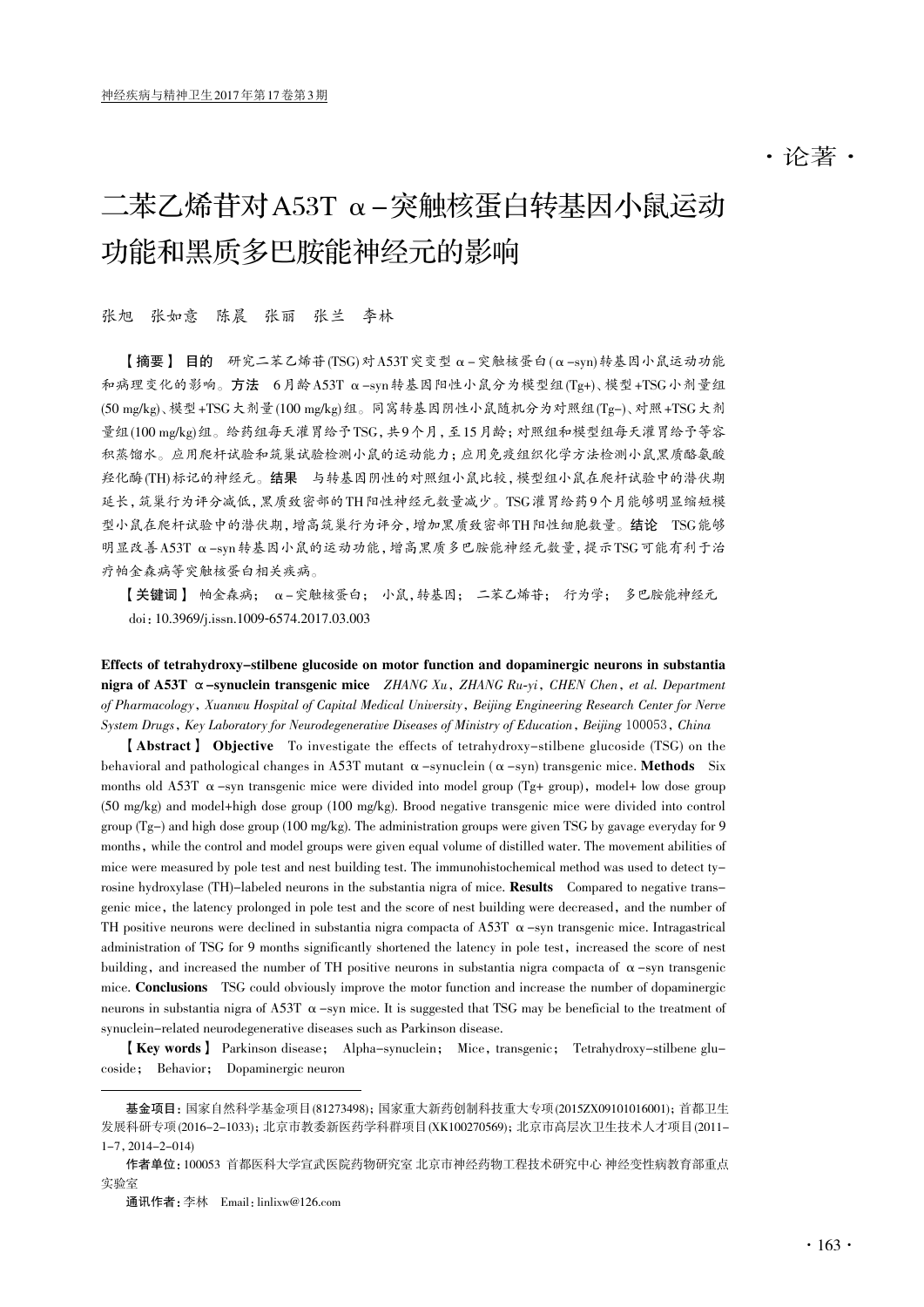帕金森病(Parkinson Disease,PD)是中老年人常 见的神经退行性疾病。其主要病理特征是黑质多巴 胺能神经元变性死亡、残存神经元内路易小体形成, 患者出现静止性震颤、肌张力增高、运动减少等一 系列症状。α-突触核蛋白(α-synuclein,α-syn) 是第一个被确定与PD相关的有基因突变的蛋白,其 53位氨基酸的突变(A→T)可导致家族性PD的发生。 此后,又发现α-syn是路易小体的主要成分。α-syn 的突变或过度积累导致寡聚体和多聚体的形成,促 进神经元死亡<sup>[1-2]</sup>。

二苯乙烯苷(2,3,5,4'-Tetrahydroxy-Stilbene Glucoside,TSG)是从何首乌中提取的有效成分,文献 报道其具有较强的抗氧化能力。我们的前期研究表 明,TSG与α-syn基因转染COS-7细胞孵育24 h,可 明显抑制细胞内α-syn mRNA和蛋白的过度表达, 并可抑制 α-syn的聚集 $^{\left[ 3\right] }$ 。本实验进一步研究TSG 对A53T α-syn转基因小鼠运动功能和黑质部位多 巴胺能神经元的影响。

# 1 材料与方法

## 1.1 材料

1.1.1 试剂与仪器 TSG由中国中医科学院中药研 究所制备。抗酪氨酸羟化酶(Tyrosine Hydroxylase, TH)抗体购自美国Santa Cruz公司;PO-7000一步法 抗兔/鼠通用型免疫组化检测试剂盒购自西雅金桥 生物技术有限公司。小鼠爬杆仪:XPS-2型,中国医 学科学院药物研究所制作。

1.1.2 实验动物 A53T α-synuclein转基因小鼠 [B6; C3-Tg(Prnp-SNCA\*A53T)83Vle/NJU],雌雄各 半,由南京大学—南京生物医药研究院提供,动物合 格证号:201500151。小鼠饲养于首都医科大学宣武 医院SPF级实验动物室,昼夜日光节律,自由摄食水。 1.2 方法

1.2.1 动物分组及给药 6月龄A53T α-syn转基因 阳性小鼠随机分为模型组(Tg+)、模型+TSG小剂量 组(50 mg/kg)、模型 +TSG 大剂量组(100 mg/kg)。同 窝转基因阴性小鼠随机分为对照组(Tg-)、对照+TSG 大剂量组(100 mg/kg)。给药组每天灌胃给予TSG,共 9个月,至15月龄;对照组和模型组每天灌胃给予等 容积蒸馏水。

1.2.2 小鼠爬杆试验 应用爬杆试验检测小鼠的运 动协调能力。小鼠爬杆为长50 cm(直径1 cm)的木 质杆,顶端有一个直径2 cm的圆头可供小鼠站立。 测试时将小鼠放在杆的顶端,待其调转方向向下,记 录爬下杆的时间(即潜伏期)。第1天对每只小鼠进 行训练3次,每训练一次休息5 min;24 h后开始正式 试验,记录小鼠的潜伏期,每只重复3次。

1.2.3 筑巢试验 应用筑巢试验检测小鼠日常活动 的执行能力、肢体的协调和精细运动能力。实验前 将小鼠分笼,单独饲养,于标准树脂鼠笼中加入垫 料,厚度约1 cm,使其适应单笼环境至少24 h。放入 压缩脱脂棉球,每笼10个,记录小鼠筑巢开始的时 间,分别在开始后1,3 ,5,24 h按如下评分标准打分。 0分:完全没有碰棉球;1分:棉球散落于笼内各处, 但没有明显撕咬的痕迹;2分:棉球集中于笼子的一 边,但没有明显撕咬的痕迹;3分:棉球被集中于一 边或一角,且小部分被撕咬,但未形成可见的成型的 巢;4分:棉球大部分被撕咬,且初步聚集成巢;5分: 棉球全部被撕咬,且聚集成巢;6分:棉球全部被撕 咬,巢蓬松成型且有供小鼠出入的通道[4] 。以上结 果均采用盲法打分,统计小鼠的筑巢分数。

1.2.4 免疫组织化学法检测TH阳性细胞 TH是多 巴胺能神经元的标志酶,本实验应用免疫组织化学 方法检测小鼠脑内黑质区TH阳性细胞。(1)取材:用 10%水合氯醛(0.4 g/kg)腹腔注射小鼠。麻醉成功后 将其仰卧于平台上,伸展固定四肢,开胸腹充分暴露 心脏和肝脏。剪开左侧心尖部,经左心室—升主动 脉迅速插管灌注并固定,同时剪开右心耳,先快速灌 注生理盐水60 ml,待肝脏完全变白、右心耳流出澄 清液体后,改灌4℃预冷的4%多聚甲醛灌注固定液 50 ml,至肝脏变硬、四肢僵硬即固定完成。断头取脑, 投入含30%蔗糖的多聚甲醛溶液中固定。至脑下沉 后,换一次后固定液,即可行冰冻切片。(2)冰冻切片: 将固定好的小鼠脑组织修块,置于有少量异戊烷的 冻存管中,然后放在液氮中冷冻约10 s,迅速放入冰 冻切片机舱内,包埋鼠脑,切片时温度-22℃,片厚 20 μm。将切片放入盛有0.01 mmol/L磷酸盐缓冲 液(PBST)的24孔板内。(3)染色: 每只动物选3张冰 冻切片, PBST清洗, 5 min×3次; 用3%H<sub>2</sub>O<sub>2</sub>室温孵 育10 min,去除内源性过氧化物酶活性;PBST清洗, 5 min×3次;用10%封闭羊血清室温孵育1 h。加入 抗TH抗体(1∶5 000稀释),4℃过夜;次日PBST清洗, 5 min×3次。加入试剂盒中的A液(工作液),37℃ 孵育1 h;PBST清洗,5 min×3次。DAB显色,脱水, 透明,封片,显微镜下观察TH免疫阳性细胞数量。 1.3 统计学方法 采用SPSS 18.0软件进行统计分

析。数据以均数±标准差(x±s)表示,检验采用单 因素方差分析。P<0.05为差异有统计学意义,双 侧检验。

## 2 结果

2.1 TSG对A53T α-syn转基因小鼠运动协调功能 的影响 见表1。结果显示,A53T α-syn转基因模 型小鼠的潜伏期较同龄转基因阴性对照组小鼠的潜 伏期明显延长(P<0.05);两种剂量的TSG灌胃给药 9个月均可显著缩短模型小鼠的潜伏期(P<0.05)。

2.2 TSG对A53T α-syn转基因小鼠肢体协调和精 细运动能力的影响 见表2。结果显示,在给予棉花 后3,5和24 h,A53T α-syn转基因模型组小鼠的筑 巢分数较对照组明显下降(P<0.05);TSG大剂量给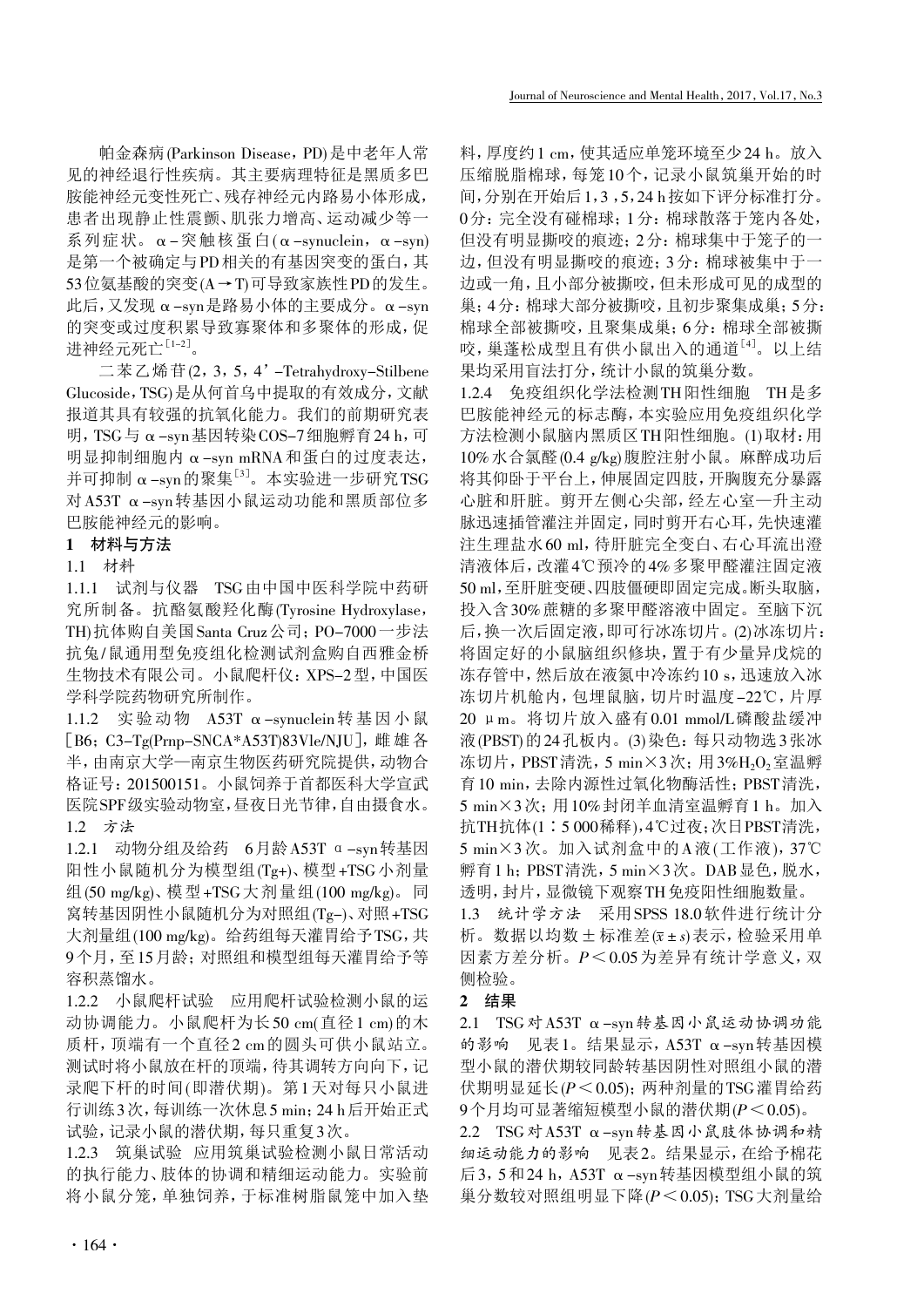药组小鼠在给予棉花后24 h的筑巢分数较模型组显 著升高 $(P < 0.05)$ 。

| 表1         |     | TSG 对 A53T $\alpha$ -syn 转基因小鼠爬杆试验的影响 (s, $\bar{x} \pm s$ ) |
|------------|-----|-------------------------------------------------------------|
| 组别         | 动物数 | 潜伏期                                                         |
| 对照组        | 16  | $8.35 \pm 2.75$                                             |
| 对照+TSG大剂量组 | 15  | $773 + 277$                                                 |
| 模型组        | 14  | $16.07 \pm 7.67$ <sup>*</sup>                               |
| 模型+TSG小剂量组 | 14  | $7.95 \pm 1.72^{\text{\#}}$                                 |
| 模型+TSG大剂量组 | 11  | $8.51 + 2.46^{\#}$                                          |

 注:F=10.88,P< 0.01;与对照组比较 \*P< 0.05,与模型组比较  $#P < 0.05$ 

2.3 TSG对A53T α-syn转基因小鼠黑质多巴胺能 神经元的影响 见图1(见本期封三),表3。结果显示, 与对照组比较,A53T α-syn转基因模型组小鼠脑黑 质致密部TH阳性细胞数明显减少(P<0.01);与模 型组比较,TSG大小剂量给药组黑质致密部TH阳性 细胞数量均显著增加 $(P < 0.01)$ 。

# 3 讨论

编码α-syn的SNCA是第1个被发现的与PD有 关的基因,单一或多个位点的突变会导致常染色体 遗传性早发性PD的发生<sup>[5]</sup>。有证据表明, α-syn在 PD的发病过程中起到重要作用<sup>[6]</sup>, A53T是SNCA 最 常见的突变形式。A53T α-syn的积累会导致8~12月 龄的 α-syn转基因小鼠出现一些明显的运动障碍<sup>[7]</sup>, 因此本实验应用A53T突变型人α-syn转基因小鼠 作为动物模型。

何首乌是我国传统的补益肝肾药物,二苯乙烯 苷(TSG)是何首乌的标志性活性成分。我们前期的 研究表明,TSG与α-syn基因转染COS-7细胞孵育  $24$  h, 可明显抑制细胞内 α -syn mRNA 和蛋白的过 度表达,并可抑制 α-syn的聚集<sup>[3]</sup>。TSG(50, 100, 200 mg/kg)灌胃给药3个月能够明显改善自然衰老小 鼠的学习记忆及运动协调功能,保护海马和纹状体 的突触, 抑制 α-syn聚集 $^{\left[ 8 \right]}$ 。考虑到本研究中TSG 的用药周期较长,我们选取了50 mg/kg和100 mg/kg 两个用药剂量,进一步观察了TSG灌胃口服对A53T 转基因小鼠运动功能及黑质部位多巴胺能神经元的 影响。

TH是儿茶酚胺类神经递质合成过程中的限速 酶,催化酪氨酸转变成多巴胺(Dopamine, DA),是 DA能神经元的标志酶。PD的特异病理变化是脑黑 质部位DA 能神经元显著减少<sup>[9]</sup>。Al-Wandi等<sup>[10]</sup>发 现α-syn转基因老年鼠的黑质纹状体中DA降低了 36%,并伴随有TH阳性纤维减少,TH和DA转运体 减少,而缺乏α-syn的老年鼠黑质纹状体中TH阳性 神经元没有明显减少;并认为α-syn的增高对突触 功能造成损害,可能是动物神经系统中黑质纹状体 病理发展的诱因。本研究发现15月龄A53T α-syn 转基因小鼠脑黑质致密部TH表达显著减少,TSG能 够明显增强模型小鼠TH表达,表明TSG能够显著增 高黑质DA能神经元数量,改善PD的特异病理变化, 具有神经保护作用。

动物行为学变化与患者的临床症状密切相关。 在PD小鼠模型中,爬杆试验常用于检测其运动协调 能力。本研究发现A53T α-syn转基因小鼠在爬杆试 验中的潜伏期较对照组小鼠明显延长,这与Bai等[11] 的研究结果一致:TSG用药后可显著缩短模型小鼠 的潜伏期,表明TSG能够改善PD模型小鼠的运动协 调能力,且TSG 50 mg/kg组与TSG 100 mg/kg组的潜 伏期接近,两组间差异无统计学意义。这可能是由 于给药时间较长,小剂量TSG(50 mg/kg)也发挥了良 好的改善作用。此外,本研究在行为学实验中还应 用了筑巢试验。小鼠筑巢行为包括与感觉运动功能 相关的基础活动(如面部、口唇、前肢运动等)和与动 机目的(如保持体温、躲避天敌、繁殖)等因素相关的 复杂活动[12] 。由于筑巢行为需要小鼠撕咬、搬运筑 巢材料,该行为需要口和四肢尤其是前肢协调运动, 因此分析筑巢行为可以评估啮齿类动物黑质纹状体 的感觉运动功能<sup>[13-14]</sup>,同一时间点筑巢评分降低说 明小鼠肢体协调和精细运动功能受损。本研究发现 15月龄A53T α-syn转基因小鼠的筑巢分数减低, TSG 100 mg/kg能够增高模型小鼠24 h测定点的筑巢 分数,表明TSG可改善PD动物模型的肢体协调和精 细运动功能。

综上所述,本研究发现TSG能够提高A53T α-syn 转基因小鼠黑质DA能神经元数量,改善其运动功能,

| 组别         | 动物数 | 1 h             | 3 <sub>h</sub>    | 5 h                          | 24 h                         |  |  |
|------------|-----|-----------------|-------------------|------------------------------|------------------------------|--|--|
| 对照组        | 16  | $1.93 \pm 0.99$ | $3.93 \pm 0.44$   | $4.37 \pm 0.71$              | $4.87 \pm 0.61$              |  |  |
| 对照+TSG大剂量组 | 16  | $2.18 \pm 0.91$ | $3.68 \pm 0.70$   | $4.25 \pm 0.93$              | $4.93 \pm 0.77$              |  |  |
| 模型组        | 14  | $1.42 \pm 0.64$ | $3.14 \pm 0.86^*$ | $3.35 \pm 0.74$ <sup>*</sup> | $4.29 \pm 0.61$ <sup>*</sup> |  |  |
| 模型+TSG小剂量组 | 14  | $1.71 \pm 0.91$ | $3.42 \pm 0.75$   | $3.57 \pm 0.75$              | $4.64 \pm 0.84$              |  |  |
| 模型+TSG大剂量组 | 13  | $1.61 \pm 0.86$ | $3.00 \pm 0.70$   | $3.23 \pm 0.83$              | $4.92 \pm 1.11^*$            |  |  |
| F值         |     | 1.67            | 4.38              | 6.31                         | 2.93                         |  |  |
| Р值         |     | > 0.05          | < 0.01            | < 0.01                       | < 0.05                       |  |  |

7± A53T ~ syn桂其田市电警等船的影响(公,veis)

注:与对照组比较 \*P< 0.05,与模型组比较 #P< 0.05